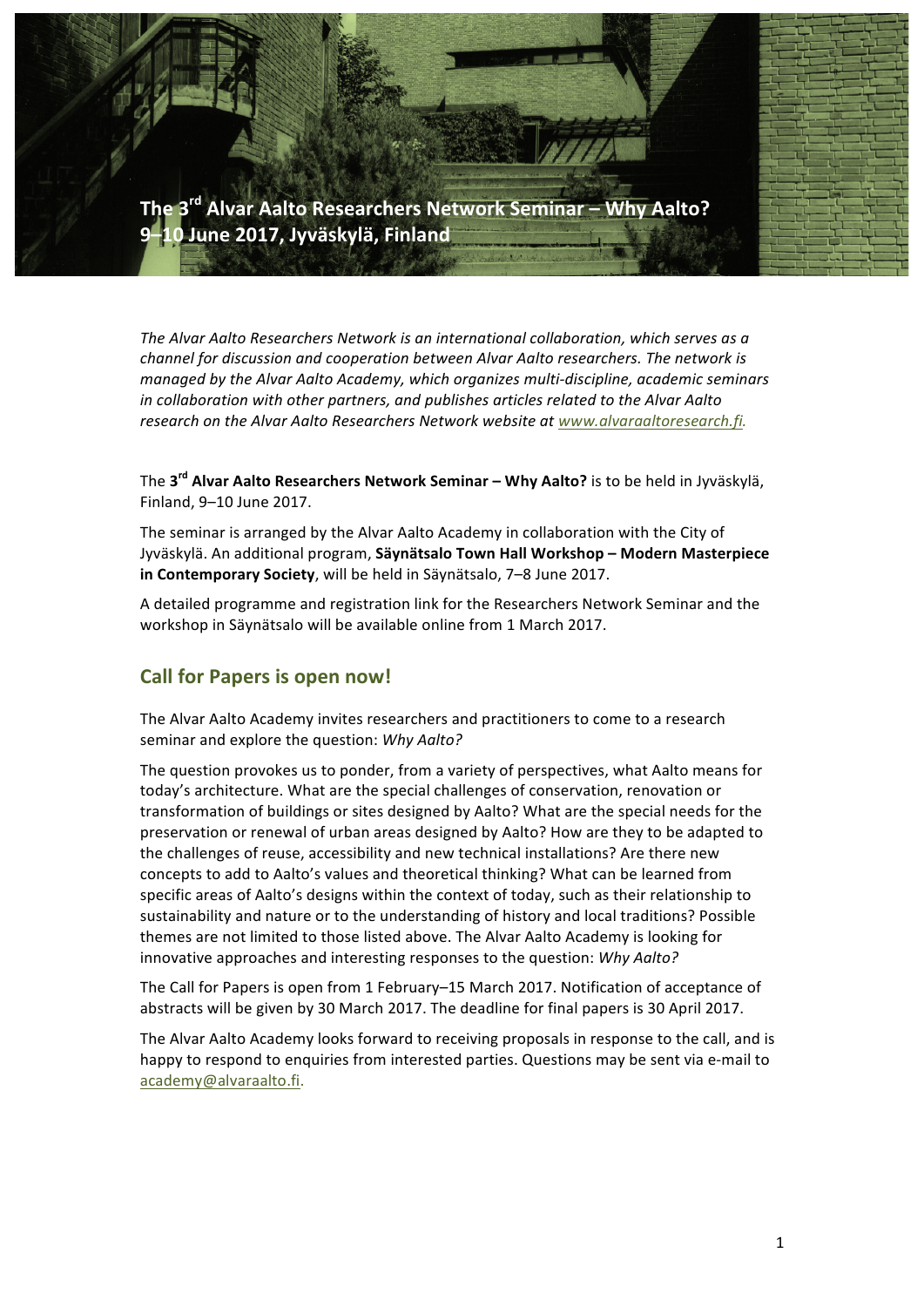# **Abstract submission guidelines**

The seminar programme includes keynote speeches and presentations based on selected papers. Participants are asked to submit an abstract and, if selected, to provide a final paper to be presented at the **Alvar Aalto Researchers Network Seminar – Why Aalto?**.

Accepted papers will be presented either for the whole seminar audience within the 30 minutes allotted for each presentation, or within one of the themed groups within the 15 minutes allotted for each presentation. All submissions will be peer-reviewed and considered for selection by the Scientific Committee to ensure their quality of exposition and relevance. The Scientific Committee will also decide about the division of papers into thematic groups.

All accepted full papers will be published with the author's permission on the Alvar Aalto Researchers Network site www.alvaraaltoresearch.fi.

Please submit your abstract according to the following requirements:

- 1. Abstract (500 words maximum). The abstract should define the subject and summarize the argument to be presented in the proposed paper.
- 2. Author's biography and photograph. (200 words max.)
- 3. Author's information (name, university/company/organization, address, country, telephone number, e-mail address).
- 4. Final paper (3,000-5,000 words including footnotes or endnotes, and up to 10 illustrations).

All documents must be saved as text files (such as, .doc, .docx, .txt, .rtf) and be e-mailed, according to the schedule, to academy@alvaraalto.fi.

## **Scientific Committee**

Members of the Scientific Committee are:

- Markku Hedman, Professor, Alvar Aalto Academy
- Ari Hynynen, Professor, Tampere University of Technology
- Olli-Paavo Koponen, Professor, Tampere University of Technology
- Tommi Lindh, Director, Alvar Aalto Foundation
- Aino Niskanen, Professor, Aalto University

## **Schedule**

**1 February 2017** *– Call for papers notification*

#### **15 March 2017** *– Deadline for abstracts*

The abstract, author's biography and information should be e-mailed to academy@alvaraalto.fi by 15 March 2017 at the latest.

#### **30 March 2017** *– Notification of acceptance of abstracts*

Notification of acceptance of abstracts will be given by 30 March 2017. The number of accepted proposals will be limited. After receiving a notification of acceptance, speakers can have access to low-resolution images of drawings and photographs related to their research from the Alvar Aalto Museum Archives.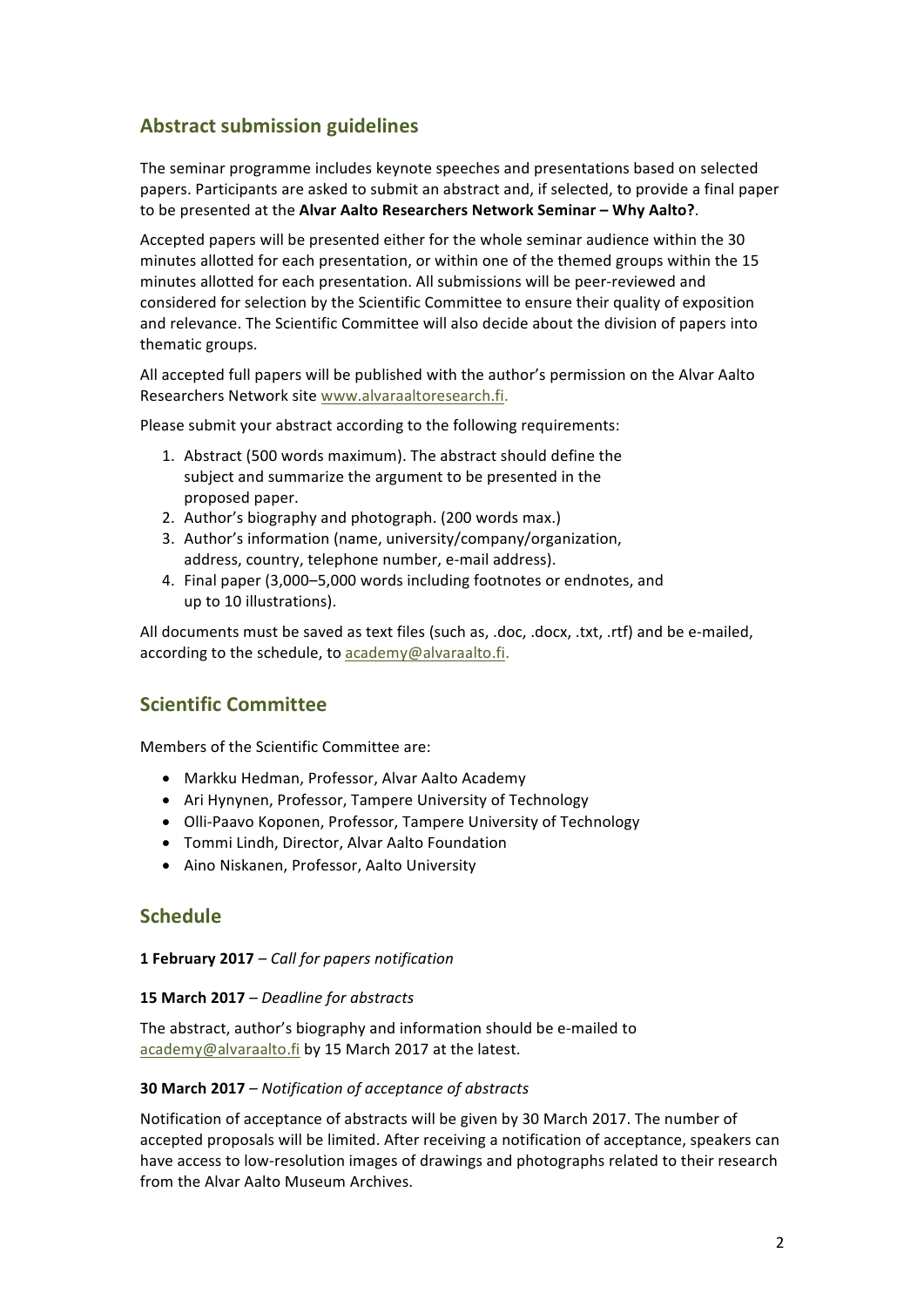#### **30 April 2017** *– Deadline for final papers*

Final papers must be e-mailed to academy@alvaraalto.fi by 30 April 2017 at the latest. The Committee may require some rewriting of a paper to bring it up to an acceptable standard.

#### **15 May 2017** *– Submission of revised papers (if requested by the Committee)*

#### **1 March 2017–9 June 2017** *– Registration for the Seminar*

All participants must pay a registration fee. The fee will cover registration for the seminar, coffee served during 9–10 June 2017, an evening party on 9 June 2017, and VAT.

| <b>REGISTRATION FEES</b> |                                |                               |
|--------------------------|--------------------------------|-------------------------------|
| Registration type        | EARLY BIRD, till 30 April 2017 | FULL PRICE, 1 May-9 June 2017 |
| Full registration        | €180                           | €220                          |
| One day registration     | €100                           | €120                          |
| Student (undergraduate)  | €50                            | €50                           |

#### **9–10 June 2017**

#### *The 3rd Alvar Aalto Researchers Network Seminar – Why Aalto?, Jyväskylä, Finland*

| PROGRAMME         |                 |                                                  |
|-------------------|-----------------|--------------------------------------------------|
| Fri. 9 June 2017  | 12:00-13:00     | Registration for the seminar                     |
|                   | 13:00-17:00     | Seminar programme, day 1                         |
|                   | $19:00 - 22:00$ | Evening party at Alvar Aalto Museum              |
|                   |                 |                                                  |
| Sat. 10 June 2017 | $9:00 - 11:00$  | Excursion, Alvar Aalto architecture in Jyväskylä |
|                   | $12:30 - 17:00$ | Seminar programme, day 2                         |

#### ADDITIONAL PROGRAMME

(not included in the Seminar registration fee)

#### **7–8 June 2017**

#### *Säynätsalo Town Hall Workshop – Modern Masterpiece in Contemporary Society, Säynätsalo, Finland*

This two-day workshop will take place in Säynätsalo Town Hall (16 km from the City of Jyväskylä). The theme of the workshop is this Modern Masterpiece in Contemporary **Society**. The aim of the workshop is to provide new multi-discipline information and understanding of the values and prerequisites for the use of the Säynätsalo Town Hall. The use of the building is currently in a state of flux, since the municipality of Säynätsalo merged with the City of Jyväskylä in 1993, which put an end to its original functions as a town hall. The programme includes lectures, workshop sessions and discussions. A maximum of 30 participants will be selected in the order of registration.

The registration fee for the workshop is  $E120$ . The fee covers registration for the workshop, coffees served throughout 7-8 June 2017, lunch on 8 June, and VAT. The registration link for the event will be available online from 1 March 2017.